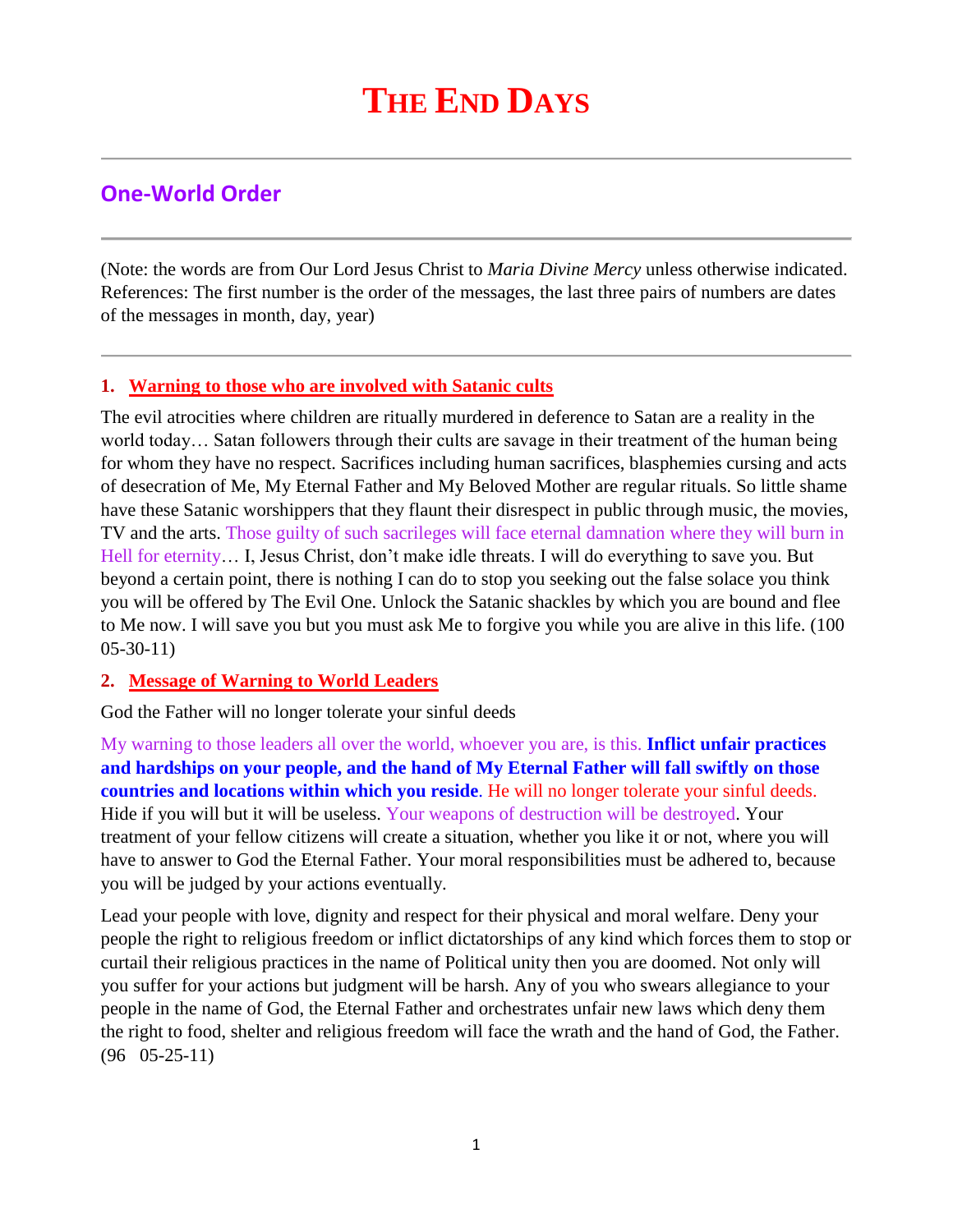### **3. The New World order attempts to control your money, food supplies, and energy**

The New World Order will also be in prayer in their own vile churches. These churches exist everywhere although they have been set up in secret. They hold sacrifices and pay homage to their idol Satan. These cults are rampant now and all share the one ludicrous goal, to control mankind. They will do this by **attempting to control your money, food supplies and energy**. Fight them in the best way you can through prayer and the spread of conversion. Pray too for these deluded people who have been made promises of great wealth, technology, longer life and miracles. How wrong they are. They have been truly deceived. When they find out the truth, they will have been plunged into the depths of Hell and it will be too late. (67 04-17-11)

# **4. [Eternal Father will prevent New World Order from final persecution of His Children](http://www.thewarningsecondcoming.com/eternal-father-will-prevent-new-world-order-from-final-persecution-of-his-children/)**

My Father´s hand is ready to fall now with great force on those wicked arrogant leaders of banks, Western and Eastern powers who plan in secret how they aim to control all of you. My **Eternal Father will destroy everything in their wake to prevent them from the final persecution** they are planning against His children**. He won´t stand for it.** Remember children, God the Eternal Father wants to protect you all. **His patience has finally run out**. He will, up to the very last minute, accept those who turn to Him for forgiveness. However He now has to stop those evil regimes from the horror they inflict on the rest of His creation. (135 07-08-11)

### 5. **New World Currency will be presented to an incredulous world**

The New One World currency which will be presented to an incredulous community is designed to control you. Then once that happens they will try to deprive you of food. Unless My children accept this reality now they will be defenseless when they are under the control of a **New World Order led by Masonic forces**. Prepare now, My children, because although The Warning will convert millions, including those loyal to the One World Order, it will not be enough to stop these evil slaves of Satan and the Anti-Christ. With control of your money **you will find it hard to defend your right to property, food and health,** the three things which they will be in charge of if you do not start shouting your opposition now. Stop your leaders in their tracks. Don't let them bully you. If enough of you are alert to this evil monstrous plan then you can warn others. (135 07-08- 11)

### **6. [God the Father will destroy those who plot to overthrow currencies](http://www.thewarningsecondcoming.com/god-the-father-will-destroy-the-plot-to-overthrow-currencies/)**

Already **the work of the New World Order is beginning to fall apart at the seams**. This is due to prayers – your prayers. **God the Eternal Father will destroy those who continue to inflict their hideous plot to overthrow currencies in the world** as well as those political leaders they are trying to depose of. His hand will now continue to strike out to protect you, children. (147 07-24- 11)

### 7. **[The One-World Order is the greatest travesty against the True Triune God](http://www.thewarningsecondcoming.com/the-one-world-order-is-the-greatest-travesty-against-the-true-triune-god/)**

There is one religion, which causes Me the greatest suffering and that is the false religion, which idolizes the Beast… They love only themselves and their lust for pleasure fills them with an insatiable longing for more. No amount of worldly pleasures will satisfy them, which is why they then crave other obscenities. They take pleasure in the taking of life and do not have any remorse in their souls, for the brutal slayings they are guilty of. Their influence spreads across the Earth in every nation and the devil followers mingle amongst the wealthy, business leaders, governments, royalty, organizations, including the media and law enforcement, the judiciary and the Church.

I am giving all those who love Me the Graces to defeat this sinister and powerful group, who curse Me every second of the day, when you say this short Crusade Prayer.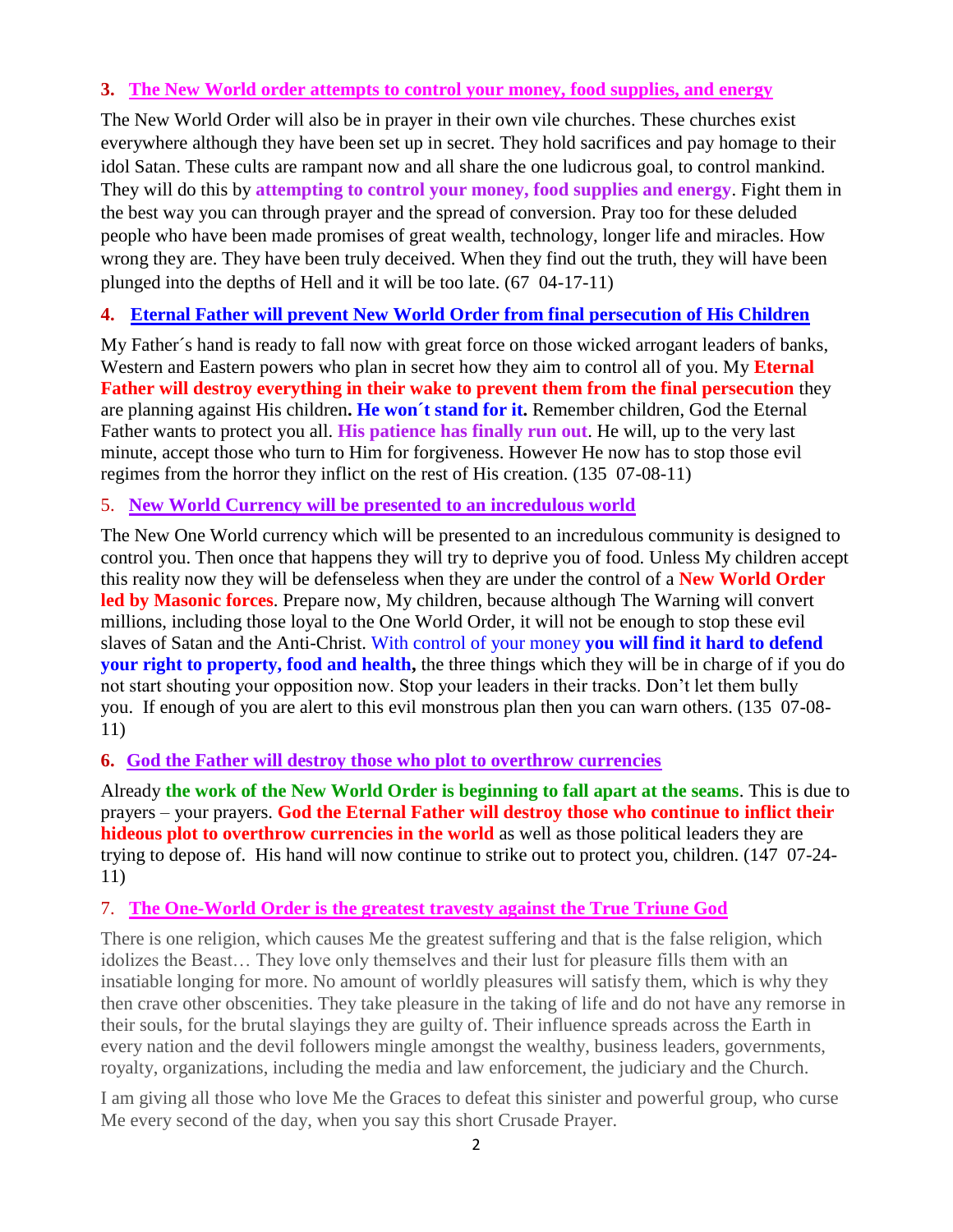#### **Crusade Prayer (112) For the Grace of Salvation**

*Dearest Jesus, I call on You to cover the souls of those who have been infested by Satan with Your special Grace of Salvation.*

*Free their poor souls from the wicked captivity from which they cannot escape. Amen*. (832 07-05- 13)

#### **8. [To demand the rights of Christians will be tantamount to breaking the law](http://www.thewarningsecondcoming.com/to-demand-the-rights-of-christians-will-be-tantamount-to-breaking-the-law/)**

Very soon you will hear a number of announcements by impostors, who have infiltrated My House on Earth**.** The heresies which will come tumbling out of their mouths and by their acts will result in new laws, which defile the Word of God and which will be forced upon all those who are faithful to the Word.

The Sacraments will become fewer and the number of Masses will slowly be withdrawn until they are rarely held**…** You must understand that the plan is to desecrate every church of God, before the Antichrist sits on the throne in My Temple, in all his vile glory… Every sin in the Eyes of God will eventually be dismissed. **Not only will sin be rejected, but will be presented in every vile form upon My Altar. The abolition of sin will be seen in the indoctrination of children's education.** Children, especially, will be force-fed heresies... I do not authorize such heresy. I condemn these traitors because of the souls they will lead astray. You, too, must never listen to anyone who tells you to deny My Word.

Hatred against Christians will mount on the outside of My Church. Then, on the inside ,.. My Church on Earth, as you know it, will have changed beyond your understanding. (1,066 03-10-14)

#### **9. [God the Father: Very few of you will reject the new one-world Church and so My](http://www.thewarningsecondcoming.com/god-the-father-very-few-of-you-will-reject-the-new-one-world-church-and-so-my-intervention-will-be-swift/)  [Intervention will be swift](http://www.thewarningsecondcoming.com/god-the-father-very-few-of-you-will-reject-the-new-one-world-church-and-so-my-intervention-will-be-swift/)**

Just as My Son rose from the dead on the third day, so too will He reveal Himself on the third day, after three days of darkness, at His Second Coming. I desire that you be aware of these three days of darkness, so that you do not fear them. Holy candles will provide the only light permitted by Me, to allow those who love Me to see and to await, with joy, My Son's Arrival.

Be not afraid of My Love for you or the Power that I wield, as it is for your own good that I permit all events to take place in the days leading up to the Great Day. I permit My enemies to roam the Earth. I permit the destroyers to deceive man, for this is how I will test the faith of those who have been blessed with the Truth. But know this. Those who betray the Word of God will be cast out into the wilderness. Those who strike out and punish My sacred servants, who love My Son, will be punished harshly. I will permit the weak and those who are easily led to be deceived, so that they will – when My Prophecies, given to you, My daughter, come to pass – repent and seek Me out ... I ask that you ask Me, your Eternal Father, to show Mercy to all who try to interfere with My Hand, My Generosity, My Power and My Divinity, through this special **Crusade Prayer (147)** *God the Father, show Mercy on those who deny Your Son*. **(See the Crusade Prayer Booklet).** (1,099 04- 20-14)

**10. [Mother of Salvation: It will soon become unlawful to declare that you follow Jesus Christ](http://www.thewarningsecondcoming.com/mother-of-salvation-it-will-soon-become-unlawful-to-declare-that-you-follow-jesus-christ/)** Very little tolerance will be shown to Christians who remain true to the Word and who follow the path to God. Even those holy servants who profess to serve Jesus Christ will be too weak to defend Christianity and they will allow themselves to be forced into accepting these laws. In many cases the traitors amongst them will facilitate the abolition of the Cross and the Truth of Christianity. (1,160 07-01-14)